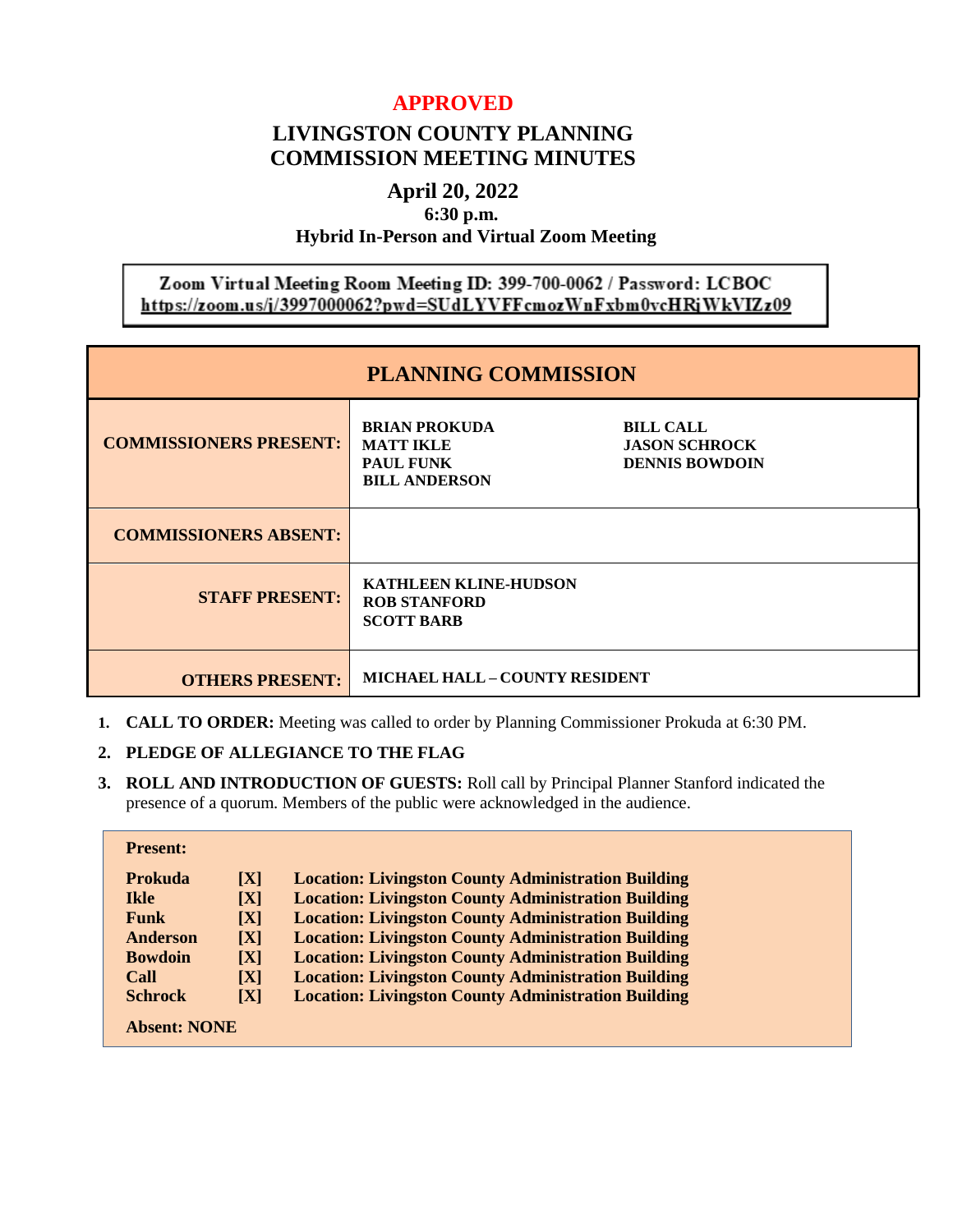## **4. APPROVAL OF AGENDA**

**Commissioner Action: IT WAS MOVED BY COMMISSIONER IKLE TO APPROVE THE AGENDA, DATED APRIL 20, 2022, SECONDED BY COMMISSIONER CALL.** 

**All in favor, motion passed.**

**Yea: Prokuda [X] Ikle [X] Anderson [X] Bowdoin [X] Call [X] Funk [X] Schrock [X] Nay: None.**

#### **5. APPROVAL OF PLANNING COMMISSION MEETING MINUTES**

**Commissioner Action: IT WAS MOVED BY COMMISSIONER ANDERSON TO APPROVE THE MINUTES, DATED MARCH 16, 2022, SECONDED BY COMMISSIONER BOWDOIN.**

**All in favor, motion passed.**

**Yea: Prokuda [X] Anderson [X] Bowdoin [X] Call [X] Funk [X] Schrock [X]**

**Nay: None.**

**Abstained: Ikle [X] (not in attendance at the meeting)**

**6. CALL TO THE PUBLIC: None.**

#### **7. ZONING REVIEWS:**

## **A. Z-20-22 HAMBURG TOWNSHIP, TEXT AMENDMENT. ARTICLE 2.00 DEFINITIONS AND ARTICLE 7.00 DISTRICT REGULATIONS, REGARDING SHORT TERM RENTALS**

The proposed text amendments regard short term rental (STR) regulations and definitions. A summary of the proposed amendments is contained in this review.

The following Hamburg Township background information was submitted with this amendment:

In December 2021 Hamburg Township Board approved a Zoning Text Amendment (Z-39-21) that revised the definition of Motels to include short-term rentals. This revision restricted short-term rentals and Motels to the Community Service (CS) and Village Center (VC) Zoning Districts.

At the January 2022 Township Board meeting, the trustees directed Township staff to bring forward regulations that would allow, with restrictions, the use of residential properties as Short-Term Rentals.

In a February 16 memorandum to the Hamburg Township Planning Commission, Hamburg Township Planning Staff states that the following proposed draft zoning text amendment is created in an attempt to preserve the character of the residential communities throughout the township while at the same time preserving private property owners' rights to use their properties as a short-term rental. The proposed regulations attempt to address potential concerns that may arise when a residential property is utilized as a short-term rental, as well as amend the Township's Bed and Breakfast (BnB) Regulations to better coordinate the similar uses.

Two bills regarding short term rentals are currently pending in the Michigan House and Senate – HB 4722 and SB 446. Hamburg Township Planning Staff indicates that if this legislation or any other legislation is approved at the state level, Hamburg Township can revise the following proposed shortterm rental regulations.

**Township Planning Commission Recommendation: Approval.** The Hamburg Township Planning Commission recommended Approval of the zoning ordinance text amendments to Article 2.00 Definitions and Article 7.00 District Regulations, at their March 16, 2022 Planning Commission meeting. There were no comments from the public during the public hearing portion of the meeting.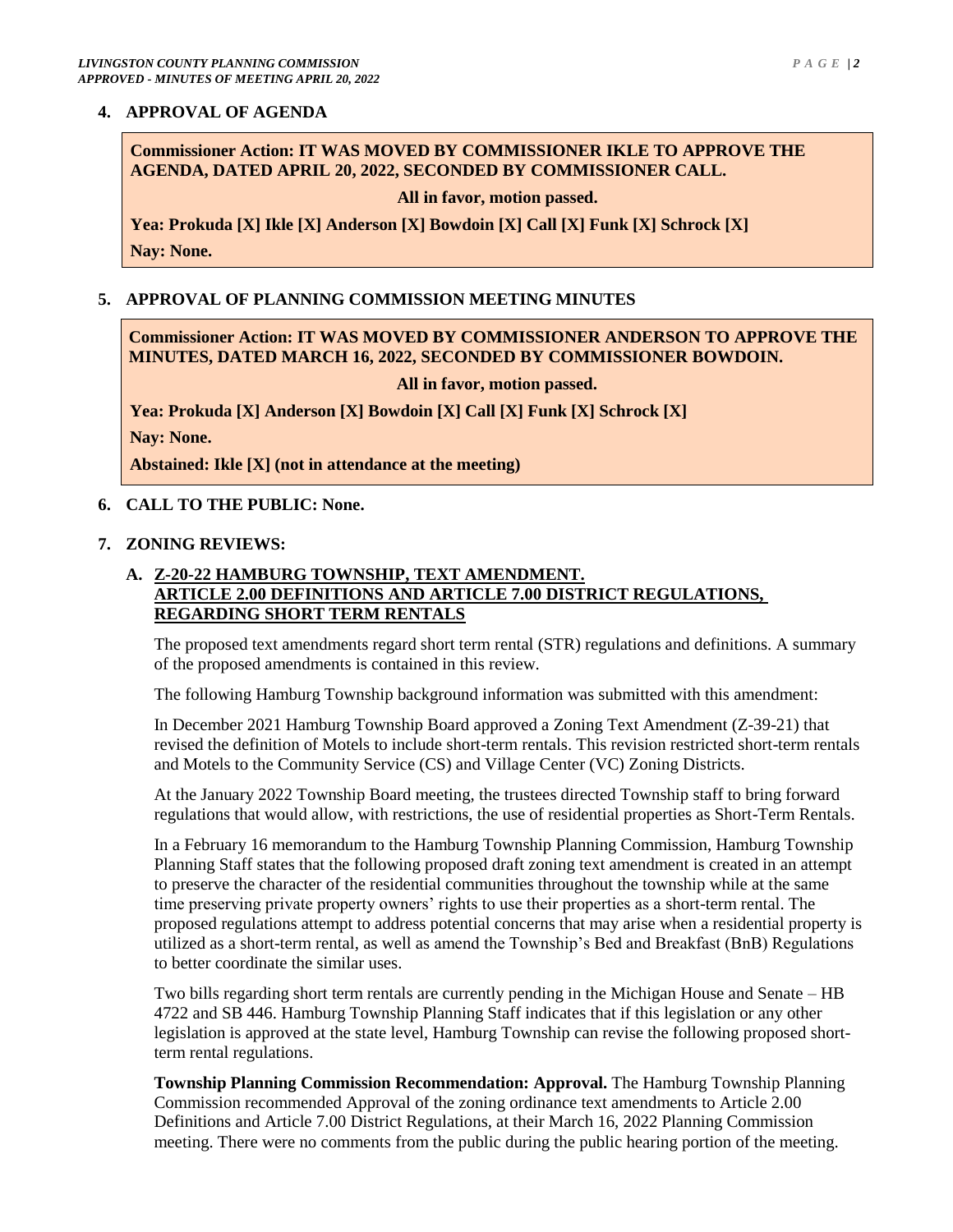**Staff Recommendation: Approval.** Deciding how to regulate short term rentals is particularly daunting when the legislation related to this zoning function has been rapidly changing. County Planning Staff applauds Hamburg Township for drafting this STR language. The proposed language of this text amendment needs some refining; we are hopeful that the Hamburg Township Planning Commission will correct some of the typos and errors noted in this staff review.

**Commission Discussion:** Commissioner Call asked if the Township has a zoning enforcement officer on staff for enforcing these regulations. Director Kline-Hudson explained the township staffing of the planning & zoning office. Commissioner Ikle questioned why a bed and breakfast inn could be located on a river and not allow guests to bring boats. Kline-Hudson said they 'may' allow boating according to the wording. Commissioner Schrock asked if there is a demand for STR's in Hamburg Township. Kline-Hudson stated that there is demand due to the many recreational opportunities in Hamburg Township.

Commissioners and staff discussed how it was very beneficial to receive a memorandum from Planning Director Scott Pacheco that responded to the staff review and outlined further ordinance revisions that would be made.

#### **Public Comment:** None.

#### **Commission Action:**

# **Commissioner Action: IT WAS MOVED BY COMMISSIONER ANDERSON TO RECOMMEND APPROVAL, SECONDED BY COMMISSIONER SCHROCK.**

## **Motion passed: 7-0**

**Yea: Prokuda [X] Ikle [X] Anderson [X] Bowdoin [X] Call [X] Funk [X] Schrock [X] Nay: None.**

## **B. MP-01-22 HANDY TOWNSHIP, 2022 MASTER PLAN**

Livingston County Planning Department received correspondence from Handy Township requesting Livingston County Planning Commission review and comment on the proposed new Handy Township 2022 Master Plan (Draft April 2022). This request is in accordance with Section 41 of the Michigan Planning Enabling Act (P.A. 33 of 2008). The proposed Master Plan replaces the current Township Master Plan, which was adopted in 2017.

County Planning Staff reviewed the proposed Handy Township 2022 Master Plan for compatibility with the 2018 Livingston County Master Plan and for potential impacts on neighboring residents and communities.

## **Township Planning Commission Recommendation: Final Approval Pending.**

**Staff Recommendation: Approval.** That the Livingston County Planning Commission concur with staff's comments on the proposed Handy Township 2022 Master Plan and submit the foregoing comments to the Handy Township Planning Commission.

**Commission Discussion:** Commissioner Bowdoin mentioned that he did not see solar farms addressed in the master plan and that this may make it difficult to implement this use. Principal Planner Barb noted that solar farms are allowed in the Handy Township Zoning Ordinance as a use. Commissioner Call mentioned that the future land use map does not have the railroad depicted.

## **Public Comment:** None.